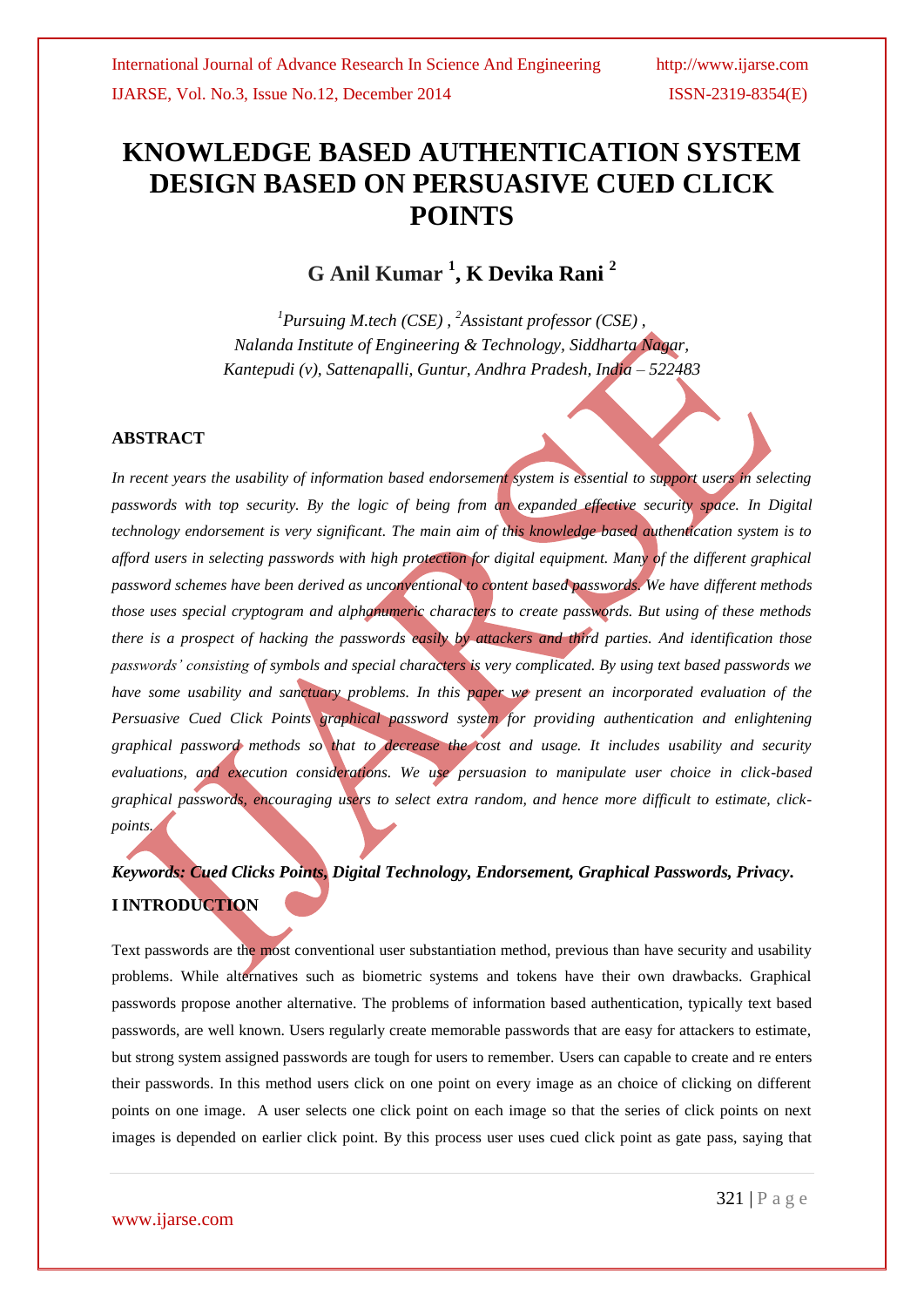choosing and finding only one point per image was very easy and here each image is referred with corresponding click point where it is located. We use to control user selection in click based graphical passwords and support users to select more random and so that it is more complicated to guess the user selected click points. The main advantage of cued click point is that producing implicit response immediately says that the correct user whether their latest click point was appropriately entered.

Endorsement is an important concern, which prevents illegal person in a computer based information security system. In Present days, most frequently used method in the information security computer based system for authentication is text based authentication. In this procedure user generate passwords with the help of characters, special symbols, numbers, keywords, special characters and problems of information based authentication is text based passwords. Sometimes user can create unforgettable passwords that they are simply guessed by hackers where as a strong system which generate complicate passwords are complex for users to remember. But password authentication system should provide strong passwords as well as preserve memorability. The earlier results that text based passwords systems have struggled with security and usability issues. As a key for these troubles graphical passwords techniques have been introduced. The graphical passwords based endorsement is using images instead of text to create user password.

Graphical passwords can be separated into three types:

Draw based graphical passwords.

Choice based graphical passwords.

Click based graphical passwords

*Draw based graphical password* technique users have to draw some secrete. Where as in *Choice based graphical password* users have flexibility to pick sequence of images to set the password. And *Click based graphical password* is a user has to choose click points on the image. The present technique follows endorsement techniques like pass points, qued click points and persuasive cued click points.

In *Pass Point Method* the users have to select click points on a single image.

In *Cued Click Point Method* users can select click points up to n level of images that means in every level it takes a distinct click point on a single image.

In the case of *Persuasive Cued Click Points* it selects single click point on one image using persuasive cued technology.

When we believe the security issues, the click based graphical authentication having crisis with hotspot and shoulder surfing problems. To solve these problems, the following solutions are made in this paper:

For remove hotspot problem we use persuasive technology. In this system activates some area for selecting the click point on the picture and further user doesn"t have the privileges to change that selected area.

To condense shoulder surfing problem, it uses double click technique for selecting the click points and single click technique for storing empty values in the login phase. Even though an attacker got information about click points it's tough to break our password. Because the user applies either single or double click techniques randomly to confuse attacker.

www.ijarse.com

322 | P a g e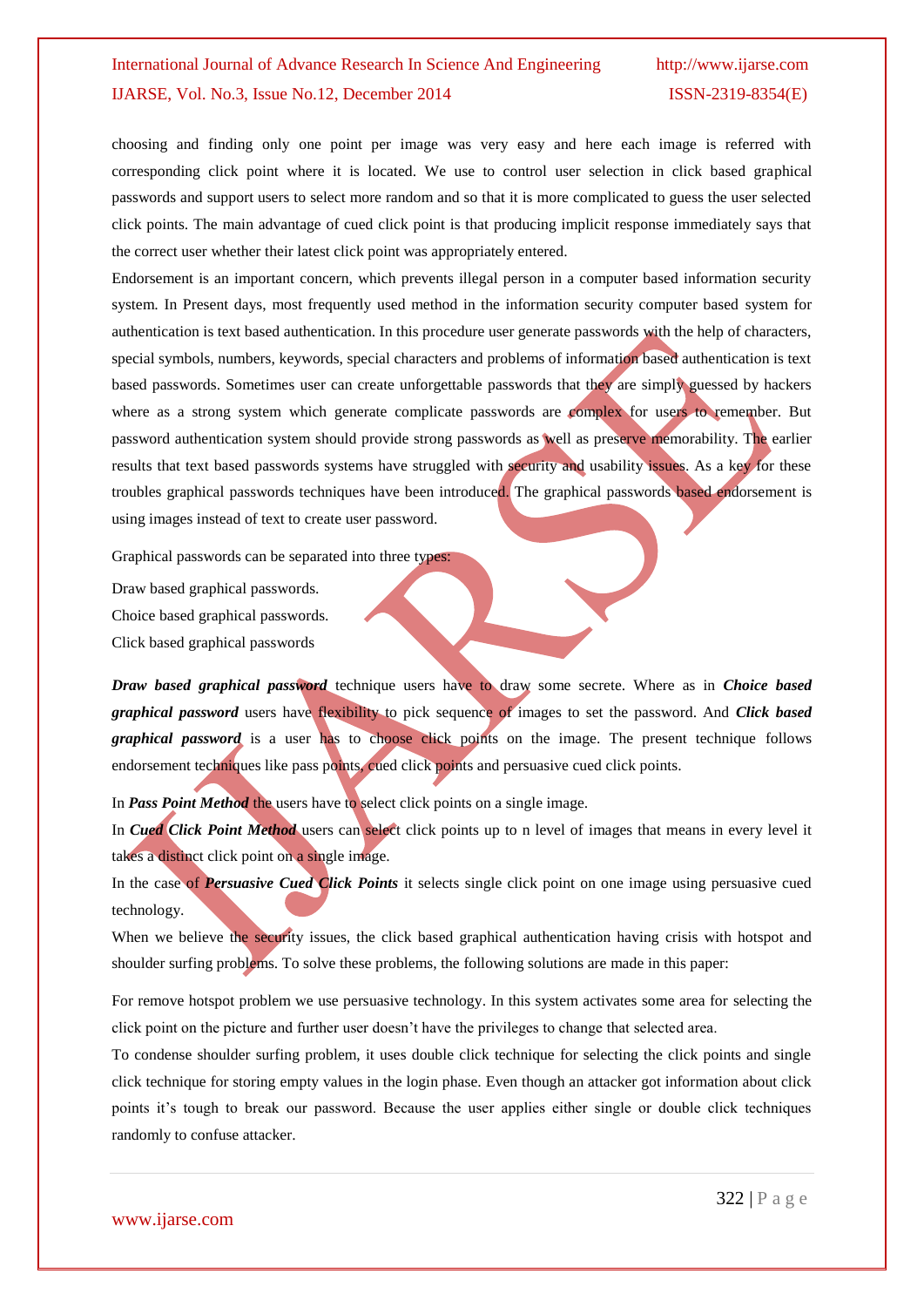We are proposing the endorsement systems allow user choice when it is necessary to users to create or to provide stronger passwords. In the present system users may selects weak passwords those are simple for attackers to expect or hacking. Hence it is more necessity, to discouraging users from creation such simple and easy password choices. In this paper we proposed a consistent adaptation of earlier work. The systematic examination provides a widespread and integrated assessment of Persuasive Cued Click Points covering both usability and security issues for advance understanding as is careful before practical deployment of new security mechanisms. Outcome show that cued click points is effective at dropping hotspots which are the areas of the image where users are more likely to choose click points and avoiding patterns created by click points within a password when still maintaining usability.

#### **II BACKGROUND WORK**

Recently the security crisis has been formulated as a technical problem having some security and usability problems while we are using text based passwords as user endorsement methods. The security researchers has evolved hastily in retort to security threats on the one hand increasing attention in practice and on the other hand encouraging research innovation. Here security problems are defined as attacks like an intruder looking for one"s shoulder to get information is also called as shoulder surfing etc and having limited password gap is known as usability problem. Some researchers provide knowledge alternatives for text based passwords as biometric systems and they have their own drawbacks. So to overcome these drawbacks, graphical passwords had been introduced by Greg Blonder in 1996 which offers a solution as another option as the passwords which we are focusing are cued recall click based graphical passwords also called as locimetric.

Graphical passwords consist of clicking on images rather than typing alphanumeric strings may help to defeat the problem of creating secure and unforgettable passwords. The graphical password technique using click point provides the alternative for the text based password cued click points are used to increase the memeorablity of the user that it is fully knowledge based authentication. The usability and security issues associated with alphanumeric passwords as the password difficulty. This arises because passwords are estimated to comply with two conflicting requirements, Passwords must be easier to memorize and the user authentication protocol should be executable quickly and easily by humans. Passwords should be secured that is they should be random and should be hard to find or to estimate. Passwords are changed frequently. Passwords should be dissimilar on different accounts of the same user. Passwords could not be written down on anywhere or stored in plain text. Passwords problem arises primarily from basic limitations of human long term memory. Once a password has been chosen and learned the user must be able to recall it to login. Though people repeatedly forget their passwords.

To eliminate these problems with text based password authentication, Graphical password authentication techniques and algorithms are introduced. S. Wiedenbeck et al. in 2005 introduces a pass points (PP) technique to achieve usability by reducing the difficulty of memorable passwords over text based passwords method. And Sonia Chiasson et al. proposed one method called cued click points (CCP) which provides more usability and security than pass-points method.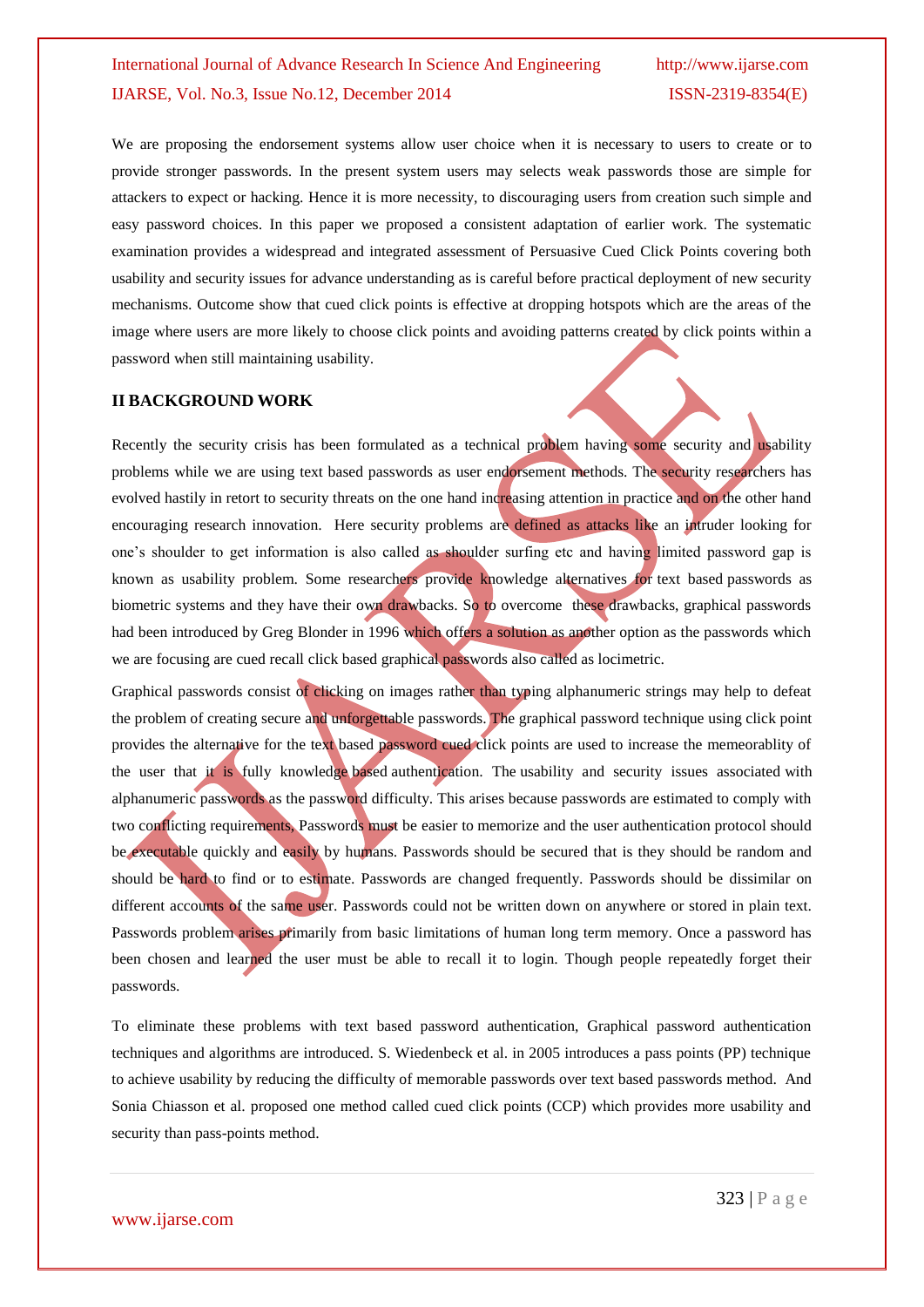### **2.1 Pass Points (PP)**

In Pass Points method user selects N random points in an image existing to user. In this method an image is selected from set of images present in a gallery and user is exposed the image. The work of user is to click N points as shown in Fig.1.When the user clicks on the point"s features from points are stored and not the point itself. Since storing points openly reduces the security of the technique. Because it is very difficult to remember the random points user chooses to select points on images that can be easily predictable in the image. This is called as Hot Spot.

This system is having benefit as simplicity of implementation but it has one drawback that is low security. In another alternative of this system is the user himself picks the image, it will increases the protection of the graphical password. Although the user has to always enter the same image and within some system definite lenience place on the image for each click point during endorsement which means that image must be physically present in the client system.



**Fig.1. Pass Points (PP)**

### **2.2 Cued Click-Point (CCP)**

In cued click point (CCP) is a method which provides more usability and safety than pass point's technique. In this the user selects one point in each of N images available to user randomly that means user can select one click point for one image up to N levels. For raising the security loopholes mentioned in the pass points classification allocation of password scheme is developed. In that user is presented with N random dissimilar images and user has to click one point at every image. Depending on selected click point of present image next image is displayed randomly by the system as shown in Fig.2.



**Fig 2. Cued Click Points (CCP) – Here each click determines the next image.**

www.ijarse.com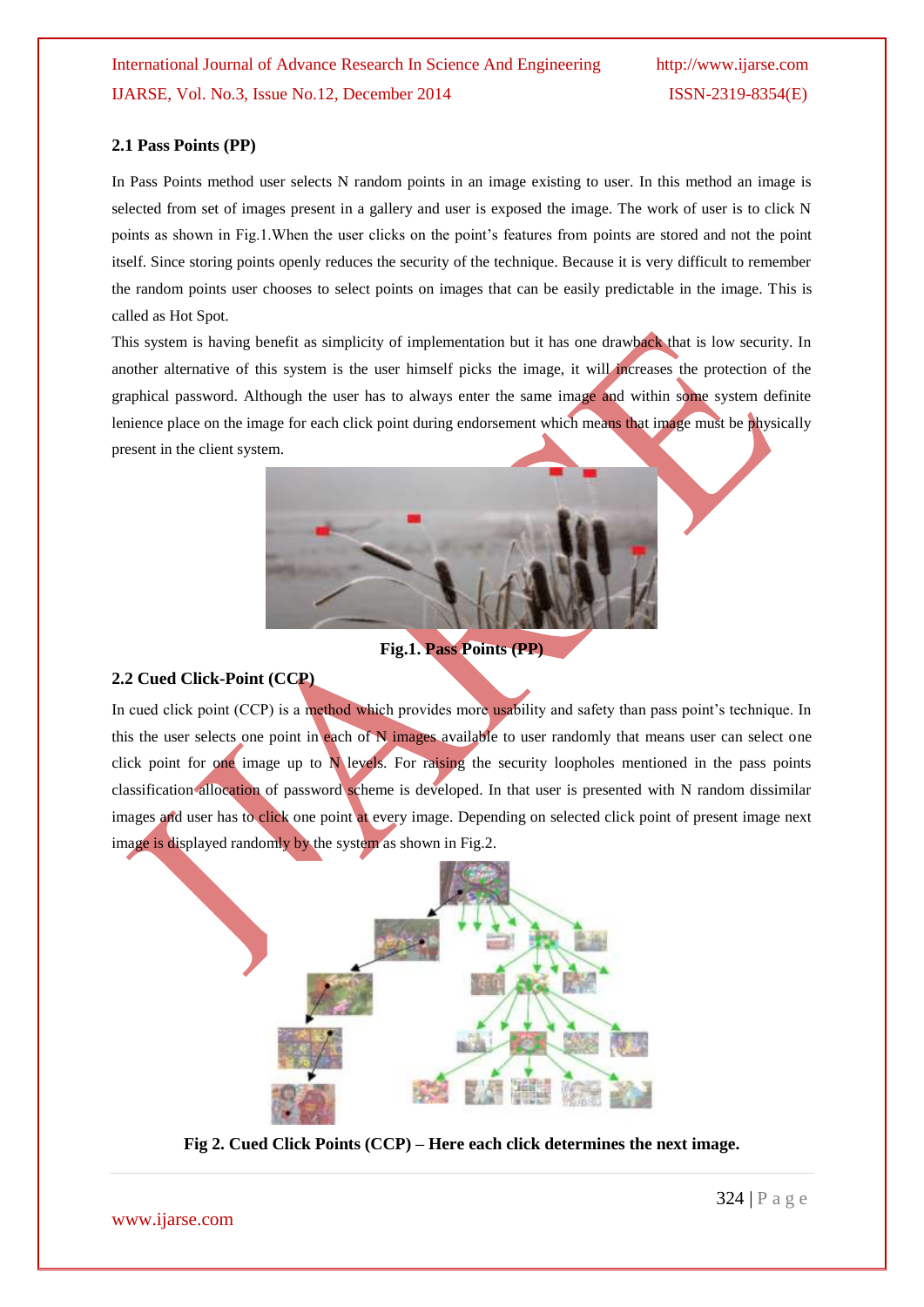This was explaining with an instance like that in login phase user should pursue the order of set of click points within the acceptance area. During login phase, the image is visible as blurred image except for a small focus area. As an alternative of using a mouse to select their click points the user enter Y-for "yes" or N-for "no" on the keyboard. In other way user use the right and left mouse buttons to indicate if their click point is within the focused area. This process repeats for some rounds until all N click points are identified. An algorithm called centered discretization proposed by Robert Biddle, for calculating tolerance area of click points. Because in graphical passwords computing the acceptance area is necessary thing for examining whether user click points are valid or not. So that it removes the problems like false accept and false reject.

The major complexity of this cued click points technique is high as user not only has to remember the images in proper order but also has to remember points in every image. By this method consequently great challenge for the user is to remember the password. In this technique user he selects the number of images and number of points in every image.

#### **III METHOD OF IMPLEMENTATION**

#### **3.1 Persuasive Cued Click Points (PCCP)**

The image Based Passwords can be made for given that more security to the passwords rather than text based passwords by increasing the unpredictability. Increase in uncertainty increases the complexity of remembering the passwords. So the methods are needed that can provide high security and low predictability at the same time they makes it easy for the users to remember the password click points. In the graphical based authentication hotspots and shoulder surfing problem was reduces the security of click-based graphical passwords because attackers can use skewed password distributions to predict and prioritize higher probability passwords for more successful guessing attacks. Visual attention research shows that different people are attracted to the same predictable areas on an image.

The proposed persuasive cued click points system provides the solutions. In that the first is to select a random image from database. After that one random block of the image is selected as viewport and rest of the image is blurred. So that the viewport can be shuffled to desired position as per user choice. Then user just has to remember the image and the viewport point as shown in Fig.3.



**Fig.3. Simple PCCP - The viewport highlights part of the image.**

www.ijarse.com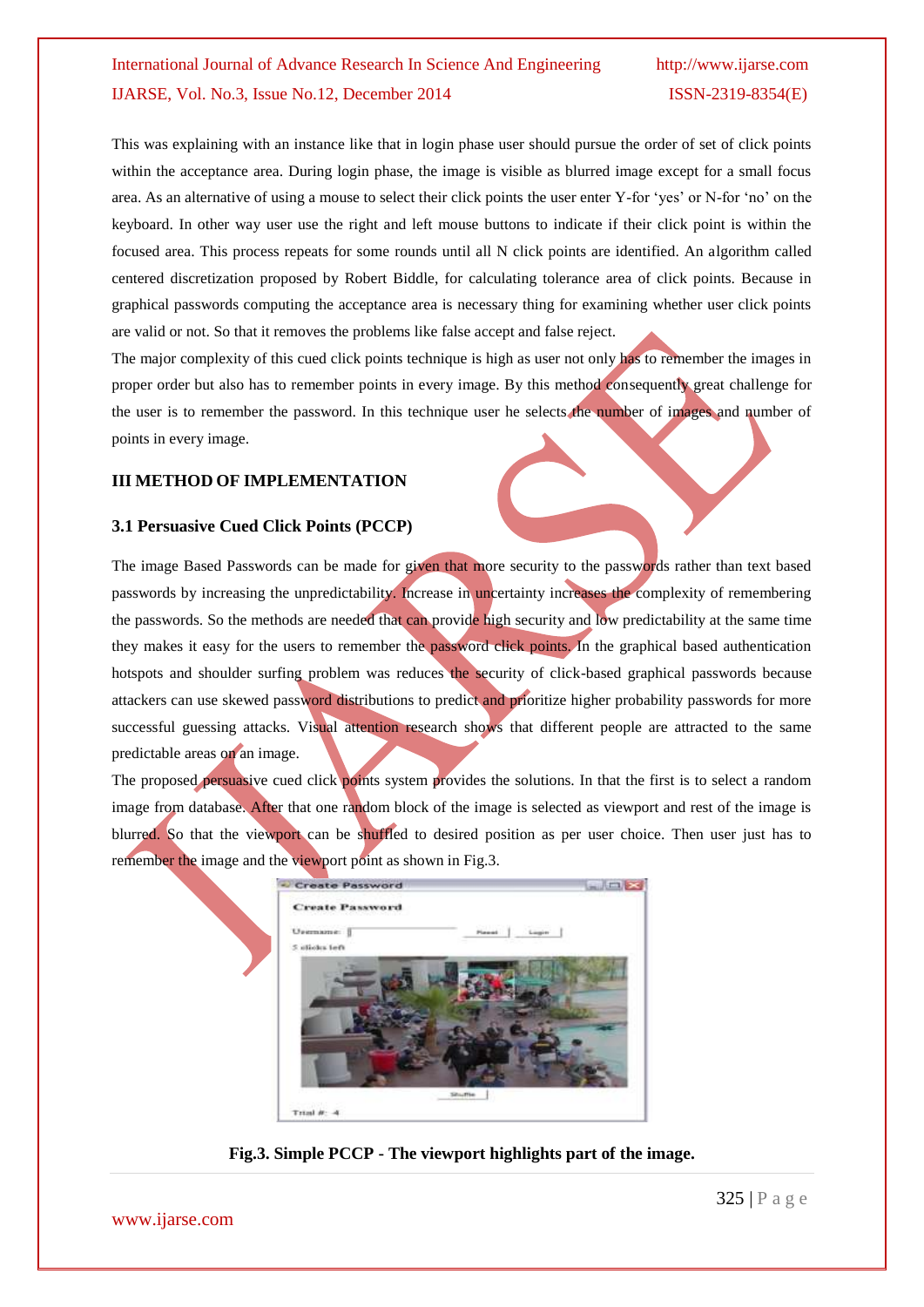When the user selects a point in the viewport then viewport features are extracted. So that features are based upon color. While checking compare their feature with image features of all images. Then the Closest image in which most of the features are matched is shown next. So that user no needs to remember the next image. User selects a point then its features are stored and at the same time next matching image is stored.

The Persuasive Cued Click Points System only stores one image for the user and features of click points. The Fig. 4 shows the complete block diagram of PCP graphical password system. So the password is automatically secured as it does not contain any physical location. The user has to specifically remember the first image and the click point. Therefore even though the system makes the password more random it is easy for the user to remember the password. Then the user can select hotspots from second image onwards.





From an imposter point of view, he has to know the first image, the first click point and then he has to guess all the subsequent click points in subsequent images. A wrong guess alters the image itself thus eliminating the chance of misdetection. As the first view port is purely random and may chances of user clicking on hotspot is minimum. By this proposed system, the drawbacks occurred in existing system that is hotspots can be easily identified and are reduced effectively using hotspot coverage graphs. The Attackers can retrieve the passwords using skewed password distribution. Previous result shows that most of the people are attracted on the same area of the image. Thus it is easy to attack. By the observation it reveals that if users select the click point without any other involvement still there is a chance to appear for hotspot problem. The Researchers suggest that the user choice in all types of graphical passwords is inadvisable. For eliminate this, system involvement is needed to select more random click points while maintaining usability. Then the attackers acquire knowledge of a particular user's credentials through direct observation or through external recording devices such as video cameras while the authorized user enters the information. An attacker who accurately observes one login would have enough information to log in independently, so shoulder surfing is a concern. The PCCP uses persuasive technology to motivate users to select less guessable passwords and make it more difficult to select every click point as hotspot. Mainly at the time of password creation the images are shaded except viewport and it is positioned randomly to avoid hotspots. This hotspot information allows attackers to improve guesses and could have a chance to produce new hotspots. Viewport size is intended to offer a variety of distinct points but still cover only an acceptably small fraction of all possible points. So selection of click point of user must be inside

326 | P a g e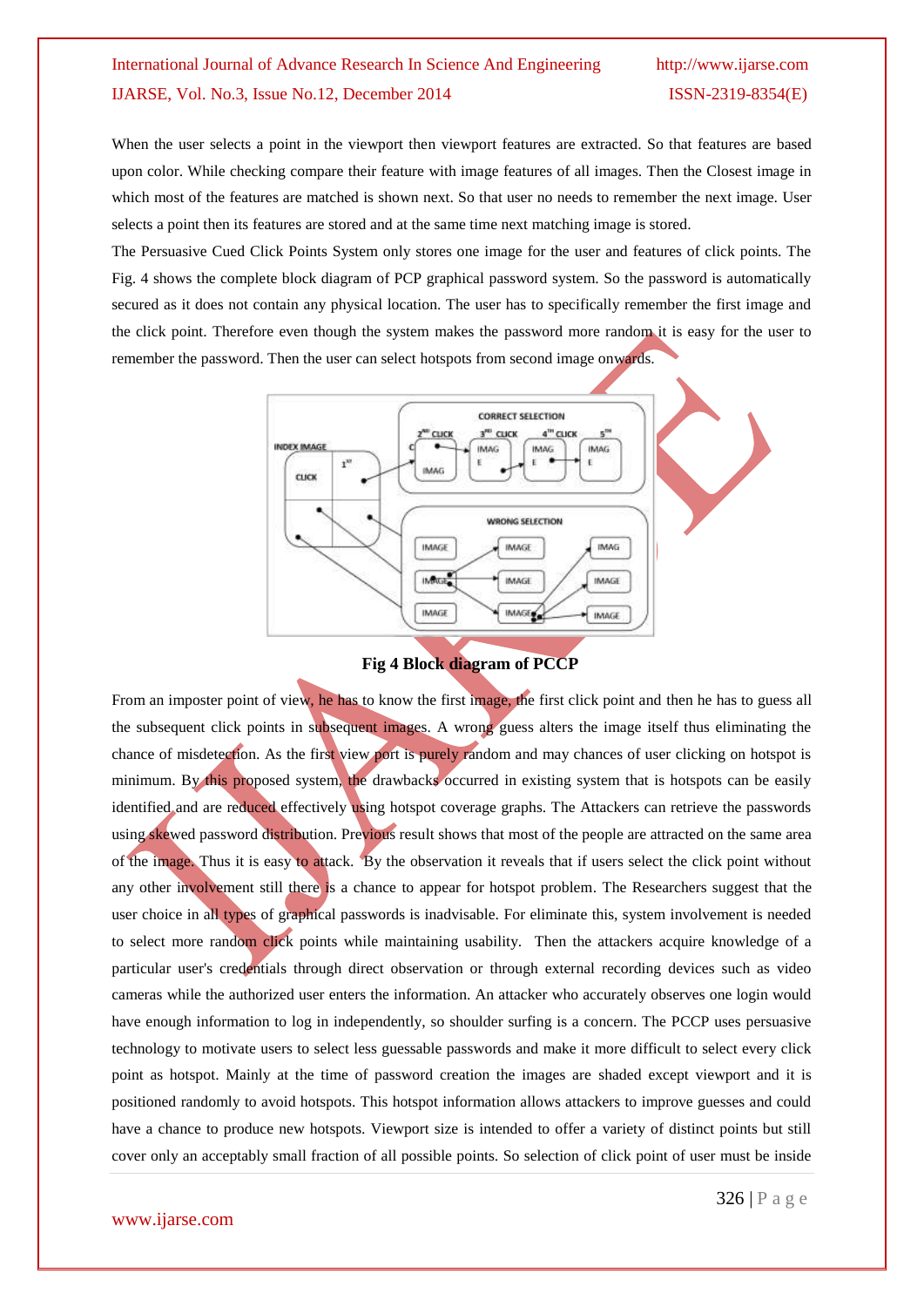the viewport only. Outside of the viewport will not respond for user clicks. The user has the flexibility to change the view-port area which is provided by the system whenever a user doesn"t satisfy with the generated viewport area. At the login phase, images are displayed without shading and users needed to select correct click points for authentication.

#### **IV SUMMARY**

A frequent security objective in password based authentication systems is to maximize the efficient password space. This impacts usability when user choice is concerned. We have exposed that it is probable to allow user choice while still raising the effective password space. Also, tools such as PCCP"s viewport (used during password creation) cannot be exploited during an attack. Users could be further deterred (at some cost in usability) from selecting obvious click-points by limiting the number of shuffles allowed during password creation or by progressively slowing system response in repositioning the viewport with every shuffle past a certain threshold. The approaches discussed in this paper present a middle ground between insecure but memorable user-chosen passwords and secure system generated random passwords that are difficult to remember. Providing instructions on creating secure passwords, using password managers, or providing tools such as strength meters for passwords have had only limited success. The problem with such tools is that they require additional effort on the part of users creating passwords and often provide little useful feedback to guide users" actions. In PCCP, creating a less guessable password (by selecting a click-point within the first few system-suggested viewport positions) is the easiest course of action. Users still make a choice but are constrained in their selection.

In password based authentication systems is to maximize the effective password space. This creates the problem on usability when user choice is involved in that. We have shown that it is possible to allow user choice while still increasing the effective password space. Moreover, tools such as PCCP"s viewport cannot be exploited during an attack. The users could be further deterred at some cost in usability issue from selecting obvious click points by limiting the number of shuffles allowed during password creation or by progressively slowing system response in repositioning the viewport with every shuffle past a certain threshold. The major advantage of persuasive cued click point scheme is its large password space since entire image is used for generating the password and it helps in reducing number of hotspots in the image compared to existing click based graphical password systems. So that it provides better security purpose. By this proposed persuasive cued click points design implementation we can achieve the draw backs of present systems like pass points and cued click points approaches.

#### **REFERENCES**

[1] Sonia Chiasson, Elizabeth Stobert, Alain Forget, Robert Biddle, Paul C. Van Oorschot "Persuasive Cued Click-Points: Design, Implementation, and Evaluation of a Knowledge-Based Authentication Mechanism" on IEEE transactions on dependable and secure computing.